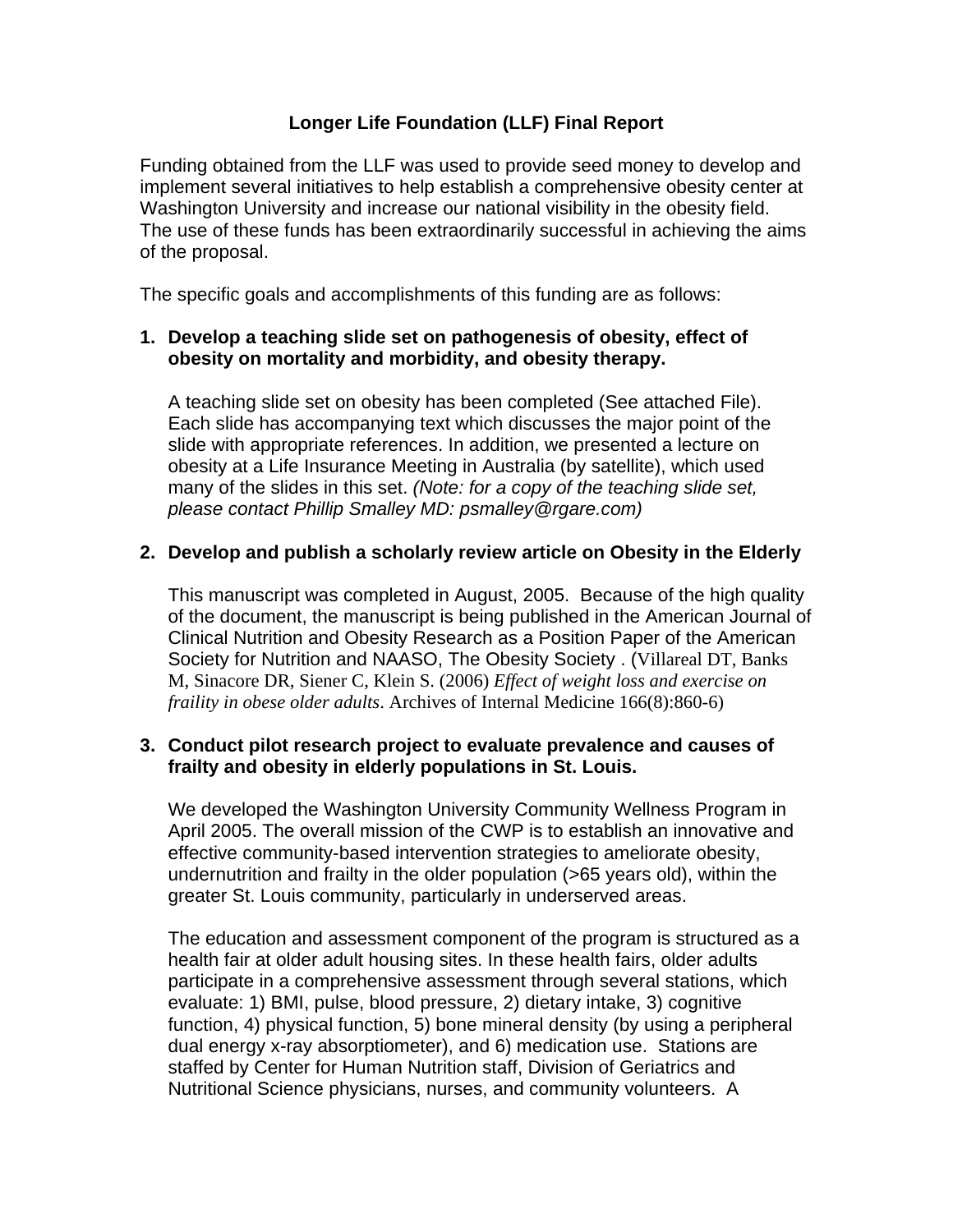summary and discussion of results are provided to the participant after the evaluation is completed, and plans are made for appropriate follow-up and management, at the exit station.

 Since the Program's inception in March 2005, the program has conducted 6 wellness seminars and health fairs for older adults living at HUD-subsidized senior independent living developments in St. Louis. Approximately 150 older adults have participated, and plans are being made to conduct a health fair at older adult living facilities, churches, and senior centers every month. The average age of participants was 76 years; the oldest participant was 104 years old. Eight-three percent of participants had evidence of lower limb proximal muscle weakness and impaired mobility, and were at increased risk for falls. In fact, almost half of the participants had fallen in the last 6 months, and more than 20% limited their activities because of their fear of falling. Fifty percent of participants were obese. Twenty percent of participants were depressed. These data demonstrate the need to evaluate helath and functional status in older adults and develop effective intervention strategies in conjunction with participant's families and health care providers.

 The Program has been well received by the older adults it serves, and 93% of participants indicated that they received important information about their health and are now better able to discuss their concerns with their primary physician. For many participants the Program was the first time they have had a comprehensive nutritional and health evaluation.

### **4. Develop a program to prevent and treat obesity in families within the YMCA structure.**

 The Family Lifestyle Intervention Pilot (FLIP) Program was started in February 2005. The purpose of this program is to develop, implement, and test a behavioral a family weight management program, which takes advantage of the existing infrastructure of the Young Men's Christian Association (YMCA). The YMCA provides an ideal venue to evaluate the effectiveness of a family-based weight management lifestyle program in a community setting. This unique partnership involves a multidisciplinary team of psychologists, physicians, physical therapists, dietitians, and public health experts from Washington University, and fitness trainers, social workers, dietitians, cooking experts, and support staff from the YMCA.

 Several months were spent developing a relationship with the YMCA, developing the curriculum, and finalizing the organizational structure of the program. The intervention involves a novel application of Golan's familial model for treating overweight children and their primary caregivers. Participants complete three different 12-wk treatment stages over the course of one year. Children and their parents or caregiver meet weekly as a group during each Stage of three 12-wk stages that build on each other. The dates